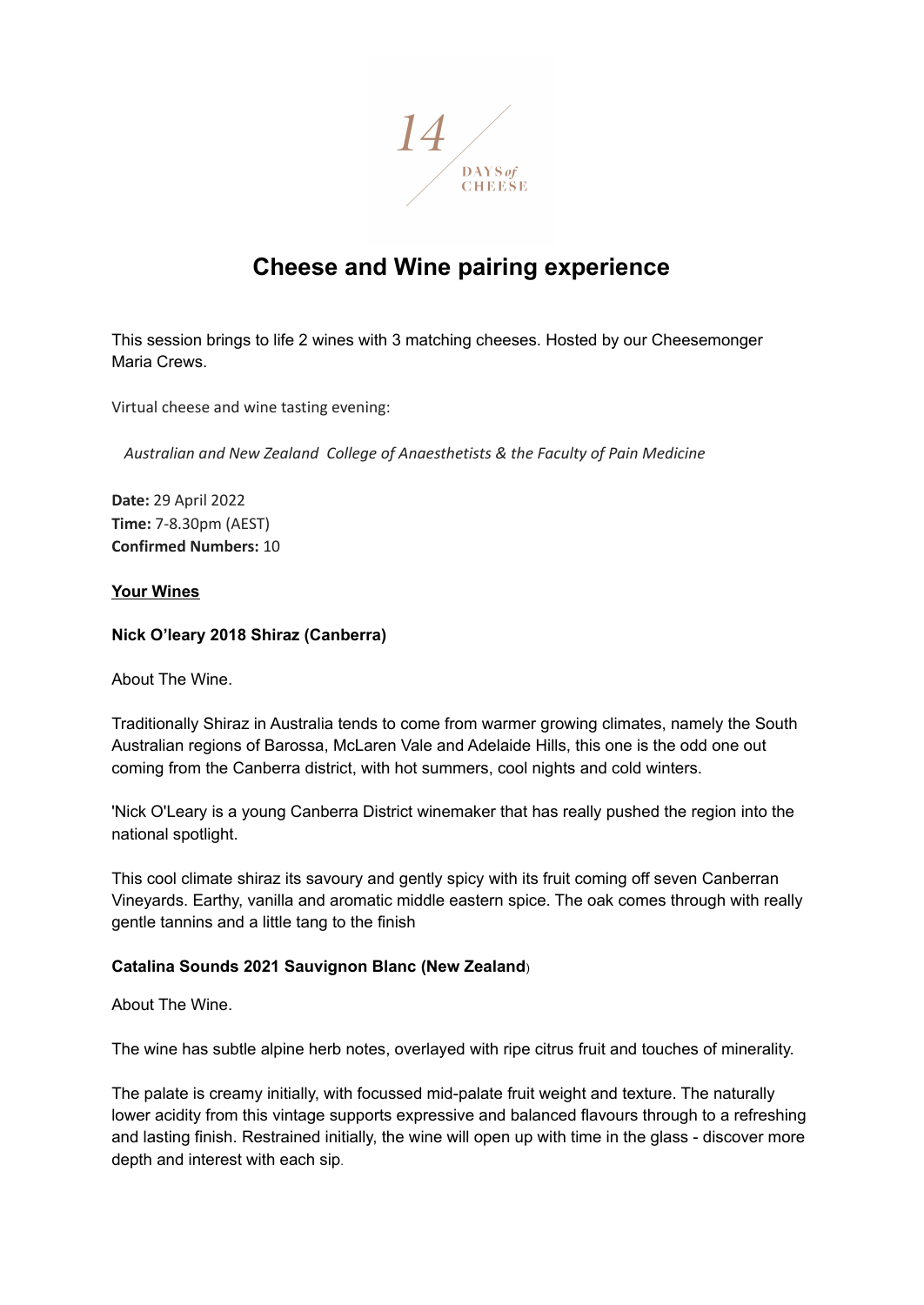

### **Your Cheeses**

### **Maffra Cloth Aged Cheddar Cheese Type Cow's Milk**

Maffra Cheese Co.'s cheese factory, located near the township of Maffra in Victoria, it is modelled on the early Australian cheddar plants and remains one of only a few of its kind: cheeses are hand crafted the old way, typically using little mechanisation

This Cloth-Aged Cheddar is a multi-award winning cheddar. It has sweet upfront notes with complex after tones, and is matured to an optimal age of between 15 months to two years sleeping peacefully inthe temperature-controlled maturing rooms on the farm. The cheese is ripened under cloth to allow for a thin rind to form.

#### **Mauri Gorgonzola Dolce DOP Cheese Type Cow's Milk**

Gorgonzola originates from the village of the same name where cows once rested after returning from their annual grazing of the rich mountain pastures of the Alps. Bontazola is a sweet (dolce) creamy version of the traditional Piccante Gorgonzola Cheese.

Dolce was developed during the early 1900's and unlike the original it is made from a melange of both morning and evening milk. The Mauri family makes this cheese by hand in large wheels and then matures them in their caves. In the confined darkness, the cheeses are first hand salted and then supported by a wrap of wooden slats.

The blue pencillium glaucum mould is encouraged by vertically piercing the cheese over a three week period. Gradually the moulds permeate the cheese and develops a fruity sweetness in the warm conditions.

## **Woombye Cheese Company, Triple Cream Truffle Brie Cheese Type Cow's Milk**

In 2012, Karen and Graeme Paynter decided to embark on a lifestyle change that took them from their fast paced corporate roles overseas to the Sunshine Coast hinterland where they started Woombye Cheese Company.

They were intent on settling in a rural community where they could source premium milk from neighbouring dairy farms, knowing that quality cheese production started with quality milk. Jersey and Friesian milk, collected from three local farms is used to make a range of surface ripened cheese. Taking only the best batches of their delicious Triple Cream Brie and infusing them with Italian Truffle to create sheer indulgence. This is their flagship and multi award winning cheese.